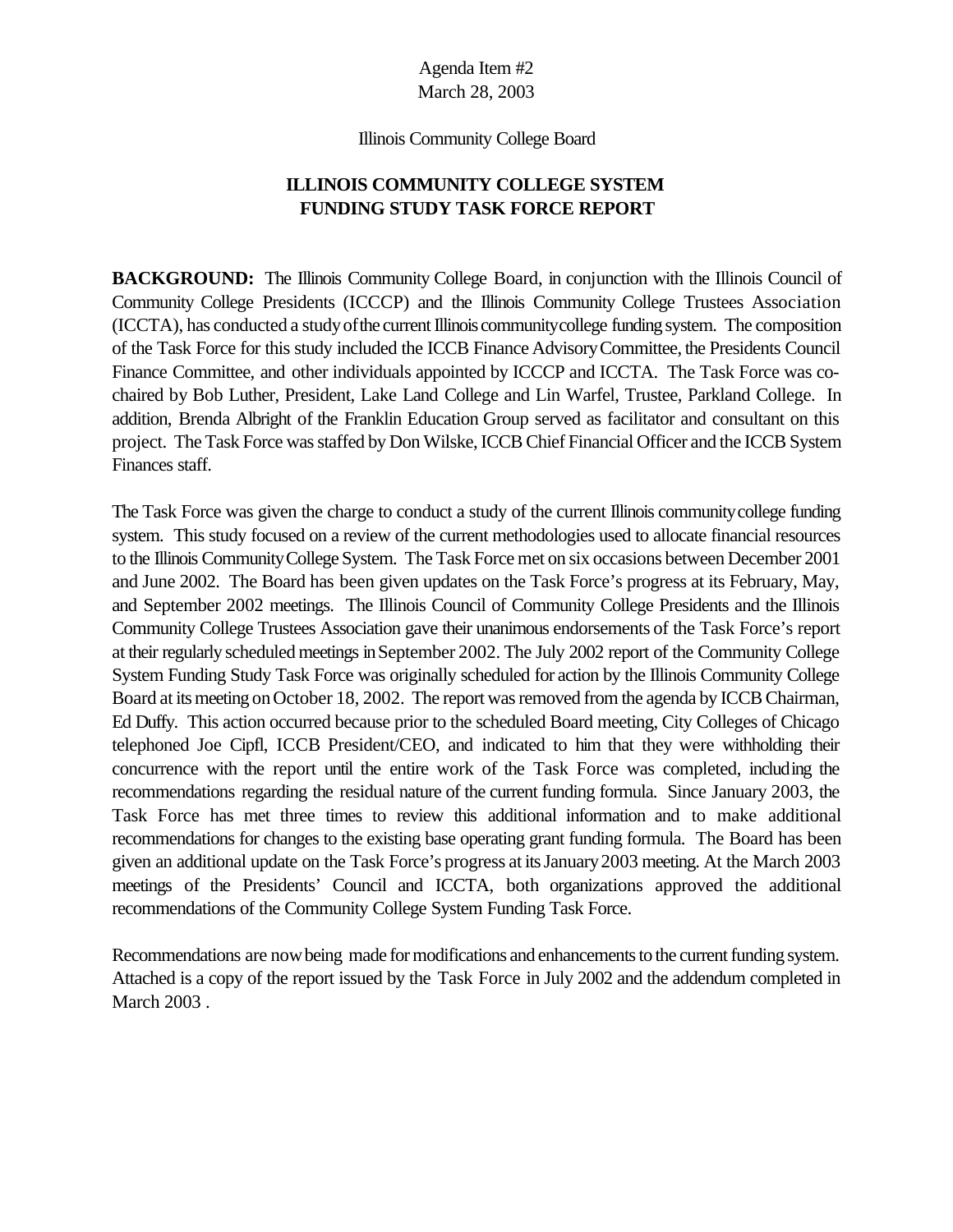### **RECOMMENDED ACTION**

It is recommended that the following motion be adopted:

The Illinois Community College Board hereby approves the July 2002 report and March 2003 addendum ofthe IllinoisCommunityCollege SystemFunding StudyTask Force and authorizes its President/CEO to take the necessary steps to implement the recommendations outlined below:

Recommendation 1: Changes to Equalization Approach. This recommendation, which requires legislative action, would become effective in fiscal year 2005.

It is recommended that colleges seeking equalization funds meet the following two criteria:

- 1. The college shall be taxing at 95 percent of the legal maximum operating tax rate for both the Education and the Operations and Maintenance funds, which includes the equity tax provision if applicable. Colleges that do not tax at 95 percent of the legal maximum operating rate due to not utilizing the equity tax provision must make a public notification of their intent to levy the equity tax provision once every five years. The first effective date of this recommendation is 2005, and then this criterion would be reviewed again in 2010.
- 2. The college shall be charging tuition and universal fees at 85 percent of the state average based on an analysis of data two years prior to allocating the equalization funds. Currently, the criterion is 85 percent of the state average for tuition only.

### Recommendation 2: Changes to Small College Grant Award

It is recommended that colleges: a) that qualify for equalization, b) have an Equalized Assessed Evaluation (EAV) less than \$850 million, and c) that have fewer than 2000 noncorrectional FTE students shall receive an additional \$60,000 Small College Grant Award. Currently, the SmallCollege Grant Award is \$60,000. Based oncurrent year information, five small colleges would be affected by this recommendation.

### Recommendation 3: Restricted Grants

The Task Force recommends that no specific percentage limit for restricted grants be sought. Further, the system should seek opportunities for these special initiatives consistent with meeting the educational needs of local communities and the state.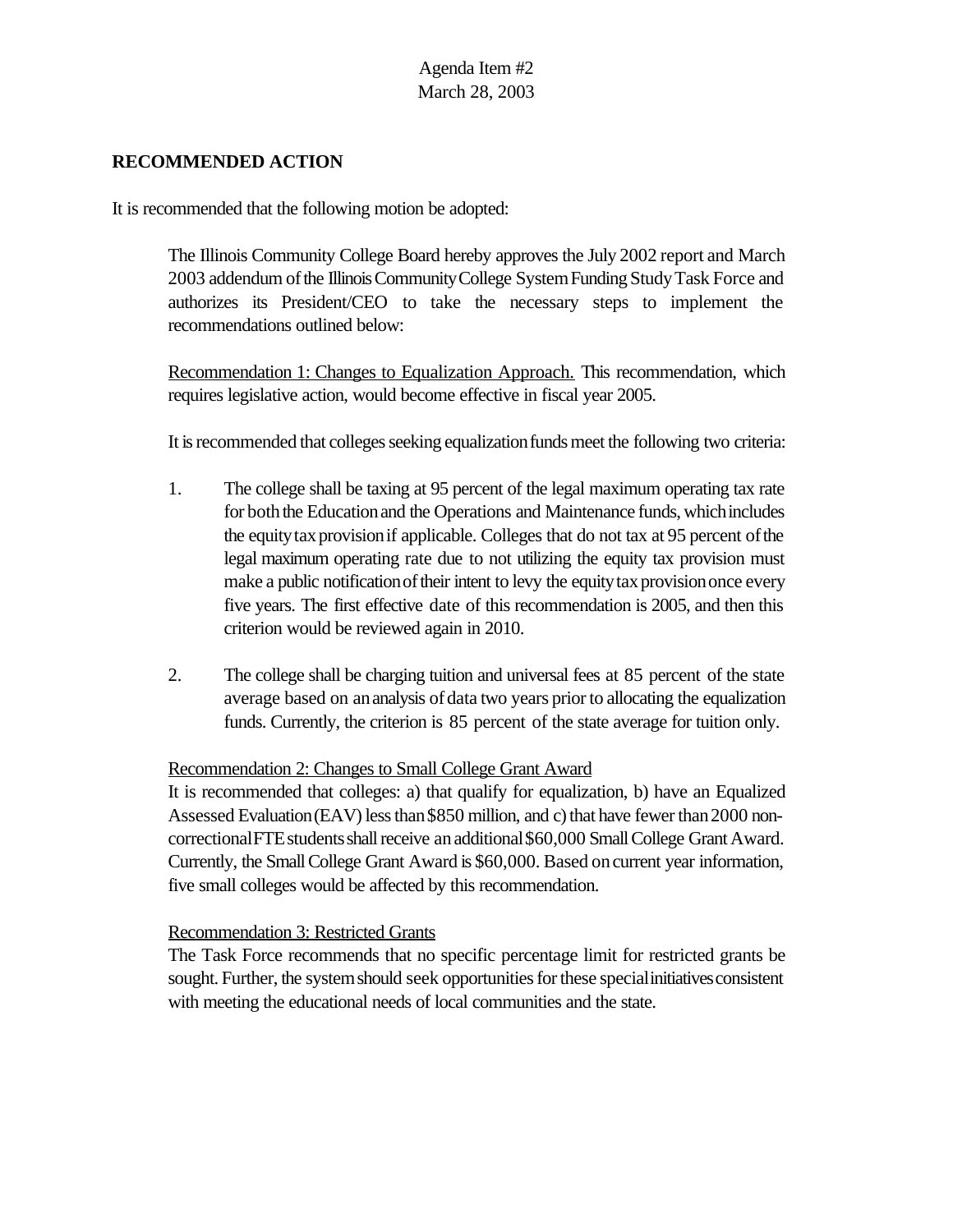The Task Force recommends that colleges should have flexibility of allocating 50 percent of funds among the various categories within a single restricted grant. Currently, colleges mayallocate one-third offundswithina single restricted grant. More flexibilityinexpending these resources allows each district to target funds to areas of greatest need. The ICCB has implemented this recommendation for fiscal year 2003.

### Recommendation 4: Funding Priorities

The ICCB has established five priorities for funding – Base Operating Grants, Equalization, Advanced Technology Grants, P-16 Initiative Grants, and Workforce Development Grants. The Task Force endorsed the ICCB funding priorities, and emphasized the importance of the P-16 Initiative Grants.

### Recommendation 5: Data Recommendations

The Task Force recommends that:

- a. Datasubmissionsshould be accurate,consistent,and timelywithproblems handled through the ICCB recognition process.
- b. Requests for data should be limited to what are necessaryto support information needs. Collecting data for collection's sake should not be the norm.
- c. ICCB should work with colleges to expand pre-final submission data edit capabilities to help ensure accuracy, consistency, and timeliness.
- d. Data must be collected in a consistent manner to provide fairness for all institutions.

### Recommendation 6: Residual Funding

The Task Force recommended that in fall 2002 all community colleges submit cost data that remove all restricted funds and associated enrollments, except flow-through funds to the Department of Corrections.

The ICCB agreed that the work of the Task Force should continue, and the Task Force met again in January, February and March 2003 to determine whether a modification to the formula to exclude restricted funds is appropriate. A primary rationale in considering this change is that restricted funds are provided as an incentive to motivate behavior and, in many instances, are not enrollment-driven. Restricted funds are intended to be an addition to, rather than a subtraction from, funding allocations. In other words, they are intended to supplement rather than supplant existing resources. The amount of restricted grants varies significantly among the various colleges. Consequently, when restricted funds and associated enrollments are included in the cost analysis, theymayskew the allocation of funds among campuses.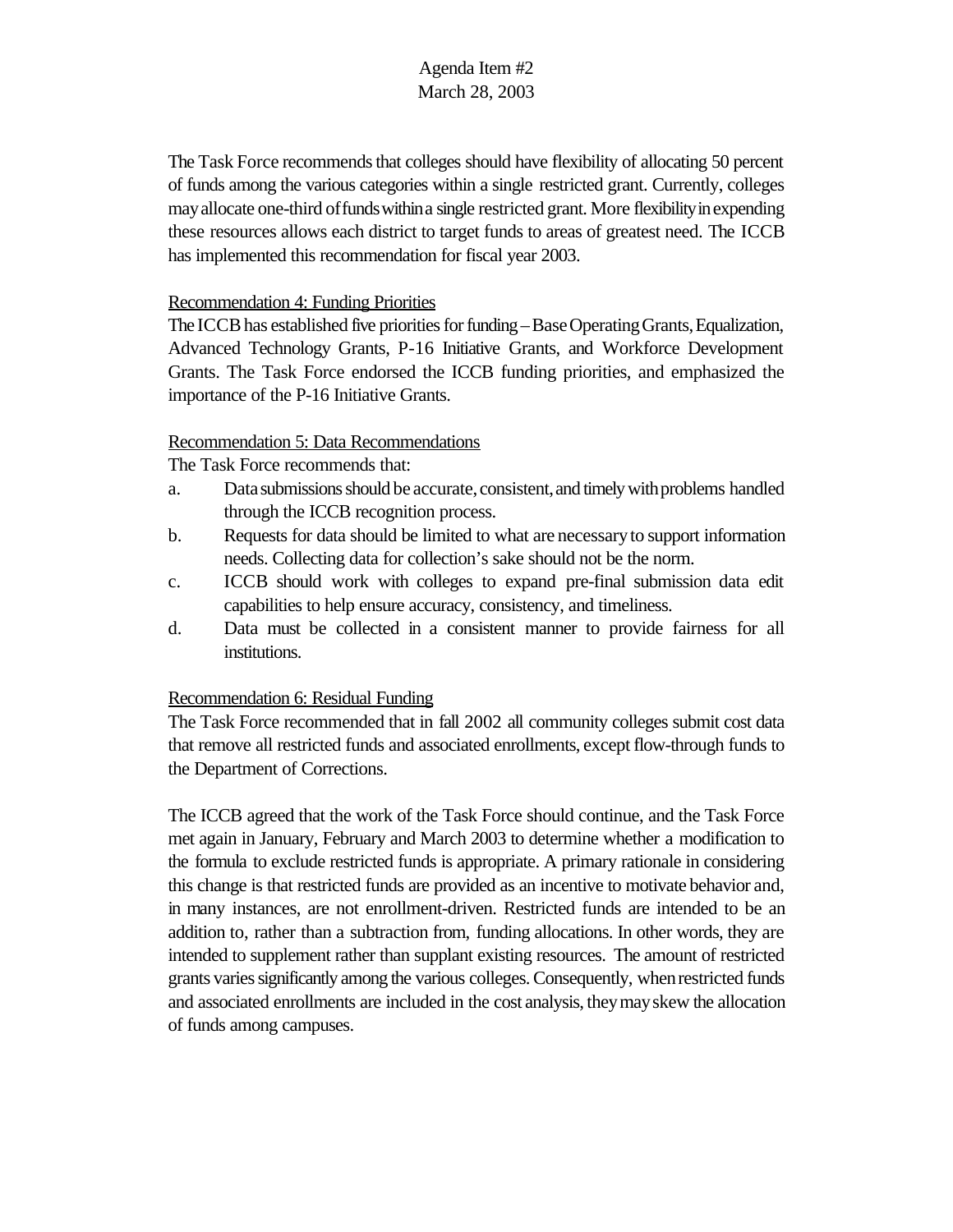The Task Force recommends that:

- a. Remove from the unit cost calculation, all costs of restricted grant programs (with the exception of Illinois Department ofCorrections instructionalprograms) and all associated credit hours that were produced with those costs. This is an effort to treat restricted grants as "in addition to" resources as opposed to "instead of" resources as is currently done. This removes the impact of restricted grants from the formula. This will result in those credit hours generated by restricted grant programs to be removed from funding in the base operating grant. The two primary types of credit hours included in this category would be those associated with state and federal adult education grants and those associated with federal Perkins grants.
- b. Localpropertytaxrevenuesshould be attributed to both unrestricted and restricted credit hours on a proportional basis. This acknowledges that local districts utilize institutional resources in their various grant activities.
- c. Rate adjustments (positive or negative) should be allocated to the six funding categories based upon the aggregate total costs of each funding category. Currently rate adjustments have been used to emphasize statewide priorities and to smooth out year-to-year fluctuations in individual rates. The new methodology will continue to smooth out rate fluctuations, but in a more predictable and consistent manner.

Based upon the additional information provided to the ICCB by the community college system, ICCBstaff have calculated the impact of the above recommended changes. Attached inTable A is the revised fiscal year 2004 credit hour rates that would be applied to the newly defined reimbursable credit hours. Attached Table B shows the comparison of the new revised method of calculating credit hours in comparison to the fiscal year 2004 credit hour grant information distributed in December 2002 as recommended by the Illinois Board of Higher Education. This table also indicates that an additional \$8 million would be necessary to hold harmless those districts that would be negatively impacted bythese changes. The Task Force has recommended that these changes **only** be implemented if the hold harmless funds are available. The Task Force recommended a three-year hold harmless period to allow local districts to make any adjustments they deem necessary to maximize their access to state resources. Inaddition, there are statutory changes that must also occur to implement these changes.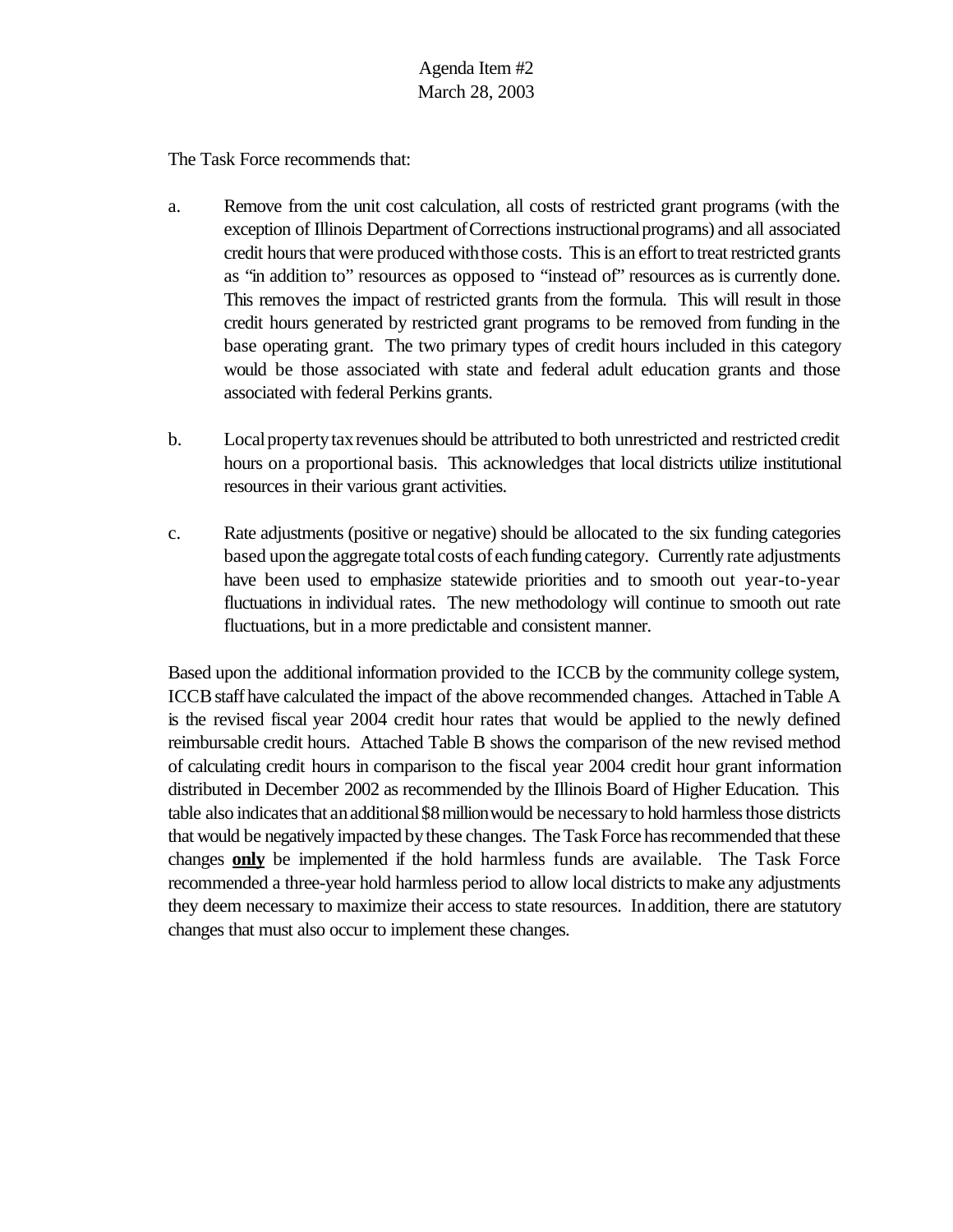### Illinois Community College Board

#### Table A

### CREDIT HOUR GRANT RATES BY CATEGORY FOR FISCAL YEAR 2004 IBHE RECOMMENDATIONS **Using Revised Methodology**

|                                              | <b>Baccalaureate</b> |               | <b>Business</b>  |               | <b>Technical</b> |               | <b>Health</b> |               | Remedial              |               | <b>ABE/ASE</b> |               | Totals/Averages |
|----------------------------------------------|----------------------|---------------|------------------|---------------|------------------|---------------|---------------|---------------|-----------------------|---------------|----------------|---------------|-----------------|
| FY 2002 Unit Cost                            | \$<br>174.25         |               | \$183.37         | $\mathbb{S}$  | 205.57           |               | \$248.53      |               | \$167.91              | <sup>\$</sup> | 159.35 \$      |               | 182.23          |
| FY 2004 Weighted Cost                        | \$<br>180.47         |               | \$189.92\$       |               | 212.91           |               |               |               | $$257.41 \$173.90 \$$ |               | $165.03$ \$    |               | 188.74          |
| Less:                                        |                      |               |                  |               |                  |               |               |               |                       |               |                |               |                 |
| Tuition & Fees                               | 56.38                |               | 56.38            |               | 56.38            |               | 56.38         |               | 56.38                 |               | 0.00           |               | 52.21           |
| <b>Local Tax Contribution</b>                | 89.52                |               | 89.52            |               | 89.52            |               | 89.52         |               | 89.52                 |               | 89.52          |               | 89.52           |
| Voc./Adult Ed. Grants                        | 0.00                 |               | 6.99             |               | 6.99             |               | 6.99          |               | 0.00                  |               | 0.00           |               | 1.92            |
| <b>Other Revenues</b>                        | 0.15                 |               | 0.16             |               | 0.18             |               | 0.22          |               | 0.15                  |               | 0.14           |               | 0.17            |
| Total                                        | \$<br>146.05         | \$.           | 153.05           | $\mathcal{S}$ | 153.07           | \$            | 153.11        | \$.           | 146.05                | <sup>\$</sup> | 89.66 \$       |               | 143.82          |
| Rate Adjustment                              | (7.14)               |               | (7.45)           |               | (8.38)           |               | (10.15)       |               | (6.99)                |               | (6.55)         |               | (7.47)          |
| <b>Credit Hour Rate</b>                      | \$<br>27.28          | <sup>\$</sup> | $29.42 \text{ }$ |               | 51.47            | <sup>\$</sup> | 94.14         | $\mathbb{S}$  | 20.87 \$              |               | 68.82 \$       |               | 37.45           |
| Reduction for O&M Grants                     | 1.13%                |               | 1.13%            |               | 1.13%            |               | 1.13%         |               | 1.13%                 |               | 1.13%          |               | 1.13%           |
| <b>Effective Credit Hour Rate</b>            | 26.97                | <sup>\$</sup> | 29.09            | <sup>\$</sup> | 50.89            | <sup>\$</sup> | 93.09         | \$.           | 20.63                 | <sup>\$</sup> | 68.05          | $\mathcal{S}$ | 37.03           |
| FY 2004 Rates at IBHE Recommendation         |                      |               |                  |               |                  |               |               |               |                       |               |                |               |                 |
| Level using current methodology              | \$<br>34.04          | -\$           | 22.63            | <b>S</b>      | 39.56            | <sup>\$</sup> | 77.83         | <sup>\$</sup> | 25.22 \$              |               | 16.10          |               |                 |
| % change from current rates to revised rates | $-26.2%$             |               | 22.2%            |               | 22.3%            |               | 16.4%         |               | $-22.2%$              |               | 76.3%          |               |                 |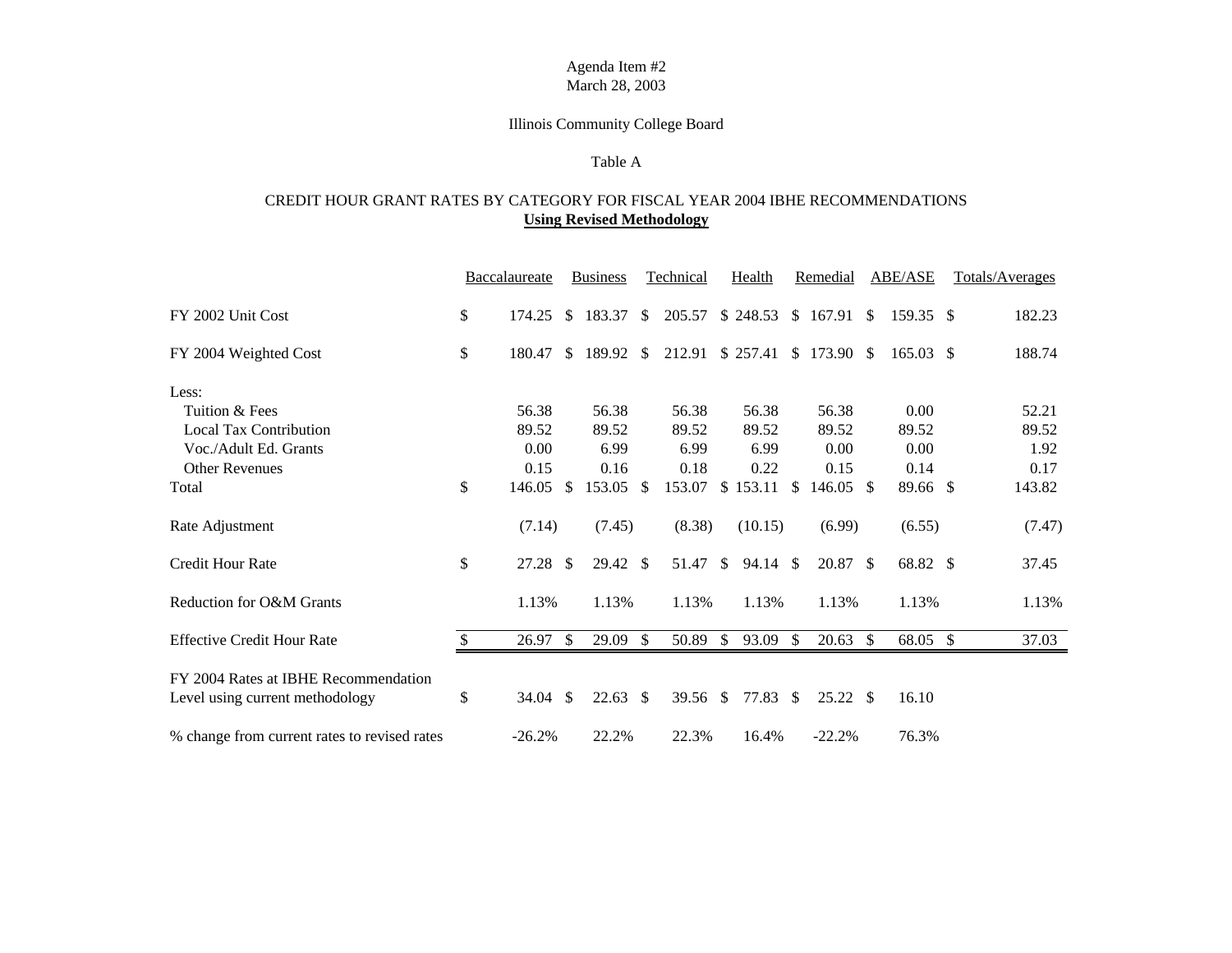## Illinois Community College Board

### Table B

ń

|                          | <b>Credit Hour Grant</b>               |                             |    |                   |  |  |  |
|--------------------------|----------------------------------------|-----------------------------|----|-------------------|--|--|--|
|                          | FY 2004                                | FY 2004                     |    |                   |  |  |  |
|                          | <b>IBHE Recommendations</b>            | <b>IBHE</b> Recommendations |    |                   |  |  |  |
|                          | using current                          | using Revised               |    |                   |  |  |  |
|                          | methodology                            | methodology                 |    | <b>Difference</b> |  |  |  |
|                          |                                        |                             |    |                   |  |  |  |
| <b>BLACK HAWK</b>        | \$<br>4,674,787                        | \$<br>4,315,635             | \$ | (359, 152)        |  |  |  |
| <b>CHICAGO</b>           | \$<br>31,832,832                       | \$<br>37,257,289            | \$ | 5,424,457         |  |  |  |
| <b>DANVILLE</b>          | \$<br>1,562,415                        | \$<br>1,456,845             | \$ | (105, 570)        |  |  |  |
| <b>DUPAGE</b>            | \$<br>15,524,495                       | \$<br>14,318,036            | \$ | (1,206,459)       |  |  |  |
| <b>ELGIN</b>             | \$<br>4,994,950                        | \$<br>4,932,713             | \$ | (62, 237)         |  |  |  |
| <b>HARPER</b>            | \$<br>7,727,613                        | \$<br>7,319,772             | \$ | (407, 841)        |  |  |  |
| <b>HEARTLAND</b>         | \$<br>2,539,690                        | \$<br>2,361,041             | \$ | (178, 649)        |  |  |  |
| <b>HIGHLAND</b>          | \$<br>1,655,042                        | \$<br>1,404,458             | \$ | (250, 584)        |  |  |  |
| <b>ILLINOIS CENTRAL</b>  | \$<br>6,638,117                        | \$<br>6,329,963             | \$ | (308, 154)        |  |  |  |
| <b>ILLINOIS EASTERN</b>  | \$<br>5,629,136                        | \$<br>5,403,434             | \$ | (225, 702)        |  |  |  |
| <b>ILLINOIS VALLEY</b>   | \$<br>2,691,769                        | \$<br>2,560,075             | \$ | (131, 694)        |  |  |  |
| <b>JOLIET</b>            | \$<br>6,788,621                        | \$<br>7,171,024             | \$ | 382,403           |  |  |  |
| <b>KANKAKEE</b>          | \$<br>2,481,164                        | \$<br>3,607,439             | \$ | 1,126,275         |  |  |  |
| <b>KASKASKIA</b>         | \$<br>2,632,119                        | \$<br>2,632,638             | \$ | 519               |  |  |  |
| <b>KISHWAUKEE</b>        | \$<br>2,359,234                        | \$<br>2,094,909             | \$ | (264, 325)        |  |  |  |
| <b>LAKE COUNTY</b>       | \$<br>6,852,386                        | \$<br>7,380,209             | \$ | 527,823           |  |  |  |
| <b>LAKE LAND</b>         | \$<br>5,118,221                        | \$<br>5,256,893             | \$ | 138,672           |  |  |  |
| <b>LEWIS &amp; CLARK</b> | \$<br>3,222,427                        | \$<br>3,342,079             | \$ | 119,652           |  |  |  |
| <b>LINCOLN LAND</b>      | \$<br>4,680,661                        | \$<br>4,430,966             | \$ | (249, 695)        |  |  |  |
| <b>LOGAN</b>             | \$<br>4,183,756                        | \$<br>4,035,945             | \$ | (147, 811)        |  |  |  |
| MC HENRY                 | \$<br>3,148,215                        | \$<br>2,789,295             | \$ | (358, 920)        |  |  |  |
| MORAINE VALLEY           | \$<br>8,496,700                        | \$<br>8,278,060             | \$ | (218, 640)        |  |  |  |
| <b>MORTON</b>            | \$<br>2,072,131                        | \$<br>1,551,060             | \$ | (521, 071)        |  |  |  |
| <b>OAKTON</b>            | \$<br>7,366,501                        | \$<br>6,922,985             | \$ | (443,516)         |  |  |  |
| <b>PARKLAND</b>          | \$<br>5,444,940                        | \$<br>5,288,250             | \$ | (156, 690)        |  |  |  |
| PRAIRIE STATE            | \$<br>2,856,342                        | \$<br>2,543,689             | \$ | (312, 653)        |  |  |  |
| <b>REND LAKE</b>         | \$<br>2,704,594                        | \$<br>2,910,283             | \$ | 205,689           |  |  |  |
| <b>RICHLAND</b>          | \$<br>2,091,259                        | \$<br>1,804,275             | \$ | (286, 984)        |  |  |  |
| <b>ROCK VALLEY</b>       | \$<br>5,005,217                        | \$<br>4,561,184             | \$ | (444, 033)        |  |  |  |
| SANDBURG <sup>S</sup>    | 2,178,495                              | \$<br>2,101,491             | \$ | (77,004)          |  |  |  |
| <b>SAUK VALLEY</b> \$    | 1,766,909                              | 1,719,428<br>\$             | \$ | (47, 481)         |  |  |  |
| <b>SHAWNEE</b>           | $\boldsymbol{\mathsf{S}}$<br>1,736,224 | \$<br>1,800,958             | \$ | 64,734            |  |  |  |
| <b>SOUTH SUBURBAN</b>    | \$<br>4,086,273                        | \$<br>3,625,176             | \$ | (461,097)         |  |  |  |
| <b>SOUTHEASTERN</b>      | \$<br>2,141,885                        | \$<br>2,093,615             | \$ | (48, 270)         |  |  |  |
| <b>SOUTHWESTERN</b>      | \$<br>7,863,498                        | \$<br>7,553,273             | \$ | (310, 225)        |  |  |  |
| <b>SPOON RIVER</b>       | $\boldsymbol{\mathsf{S}}$<br>1,200,654 | \$<br>1,146,537             | \$ | (54, 117)         |  |  |  |
| <b>TRITON</b>            | \$<br>8,172,070                        | \$<br>7,877,228             | \$ | (294, 842)        |  |  |  |
| <b>WAUBONSEE</b>         | 4,081,769<br>\$                        | \$<br>4,112,810             | \$ | 31,041            |  |  |  |
| <b>WOOD</b>              | $\sqrt{3}$<br>1,513,380                | \$<br>1,427,025             | \$ | (86, 355)         |  |  |  |
|                          |                                        |                             |    |                   |  |  |  |
| Subtotal <sup>§</sup>    | 197,716,491                            | 197,717,985<br>\$           |    | Hold              |  |  |  |
| Rounding \$              | 3,109                                  | 1,615<br>\$                 |    | Harmless          |  |  |  |
|                          |                                        |                             |    | (8,019,771)       |  |  |  |
| Total \$                 | 197,719,600 \$                         | 197,719,600                 |    |                   |  |  |  |
|                          |                                        |                             |    |                   |  |  |  |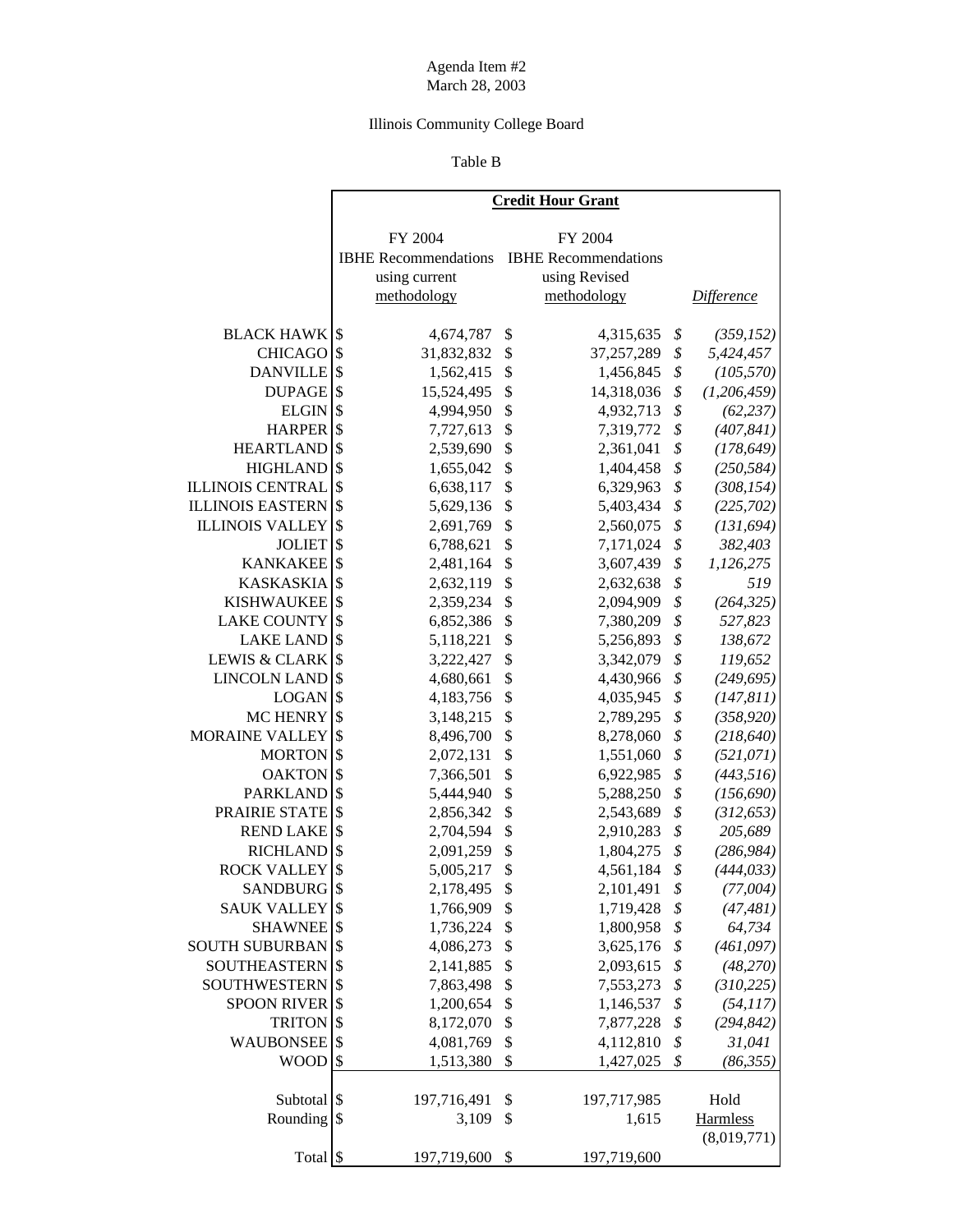# Illinois Community College Board

## **COMMUNITY COLLEGE SYSTEM FUNDING STUDY RECOMMENDATIONS - MAJOR CHANGES**

| <b>Topic</b>                                           | <b>Current</b>                                                                                                       | <b>Proposed</b>                                                                                                                                   |
|--------------------------------------------------------|----------------------------------------------------------------------------------------------------------------------|---------------------------------------------------------------------------------------------------------------------------------------------------|
| <b>Base Operating Grant</b><br>(Credit Hour Component) | Includes credit hours produced with<br>both unrestricted and restricted<br>expenditures.                             | Includes only credit hours produced<br>with unrestricted credit hours plus<br>Department of Corrections.                                          |
|                                                        | Credit hour rate calculation includes<br>deductions for local, tax, tuition,<br>restricted grant and other revenues. | Credit hour rate calculations includes<br>deductions for local tax, tuition, and<br>other revenues. Excludes deductions<br>for restricted grants. |
|                                                        | Rate adjustment allocated on a<br>discretionary basis by funding<br>category.                                        | Rate adjustment allocated on<br>aggregate funding category costs.                                                                                 |
| <b>Equalization Grant</b>                              | Requires 85% of state average tuition<br>to be eligible.                                                             | Requires 85% of state average<br>tuition and universal fees be<br>eligible.                                                                       |
|                                                        | No local tax requirement.                                                                                            | Requires 95% of legal maximum of<br>operating tax rates be levied<br>(subject to property tax extensions)<br>limitation law).                     |